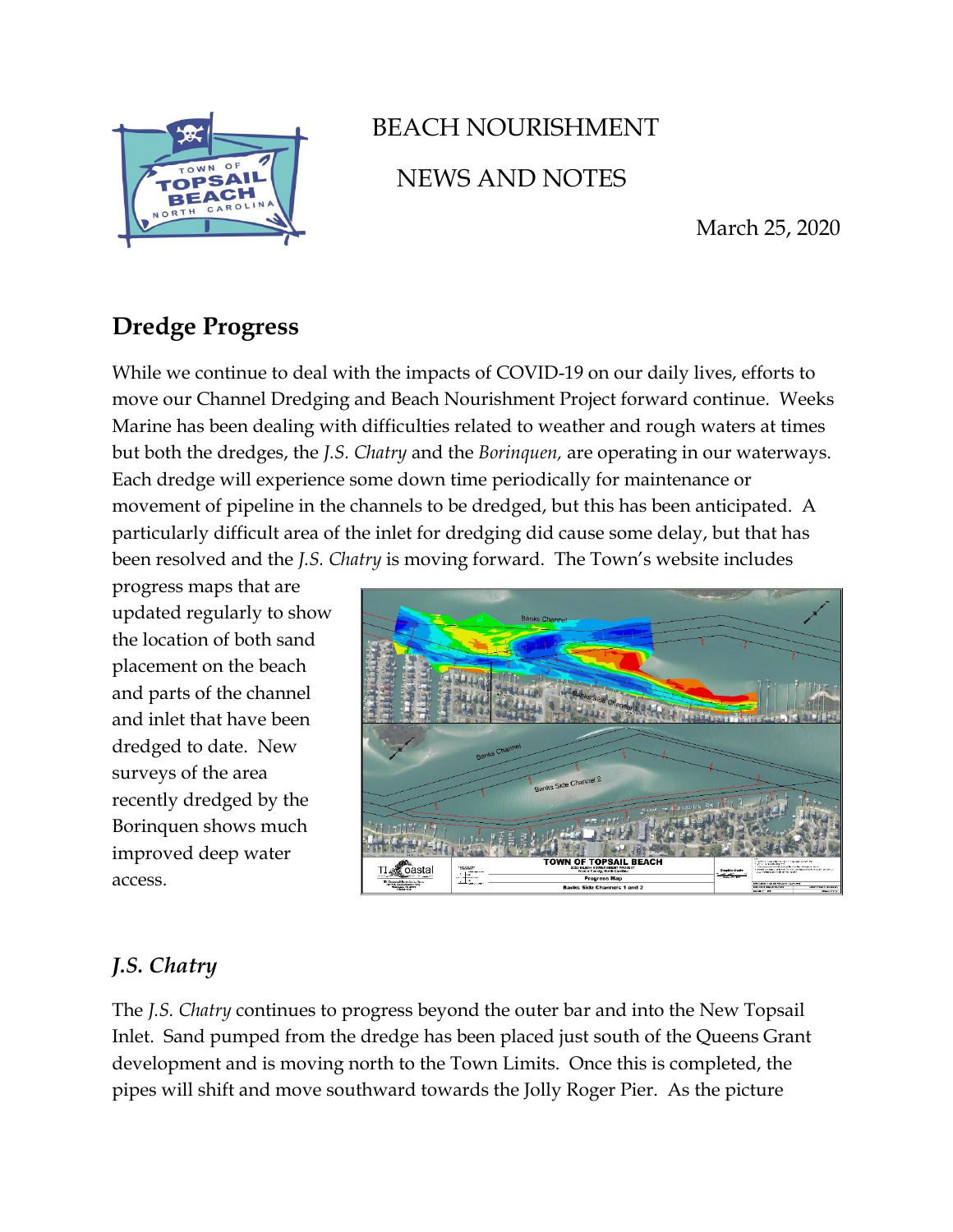

and Channel Dredging Project

shows, the nourished stretch of beach includes a new dune, 25-foot wide at the top, and an extended beach area beyond its toe. This creates a much wider beach providing more protection for the Town from the impacts of future storms, as well as greater recreational beach area. Significant progress has been made since these photos have been taken.

#### *Borinquen*

The *Borinquen* is working in Banks Channel and will include dredging efforts in Topsail Creek. The sand placement begins at Drum Avenue and is working north to the Jolly Roger Pier where it will meet the work completed by the *J.S. Chatry.* 

#### **BE SAFE**

Even though our beaches are still open, areas where the sand placement is taking place is still a work zone. **For your safety and the safety of the workers, please avoid the designated work areas**. **DO NOT CROSS THE FENCES AND BARRICADES INTO THE WORK AREAS.**